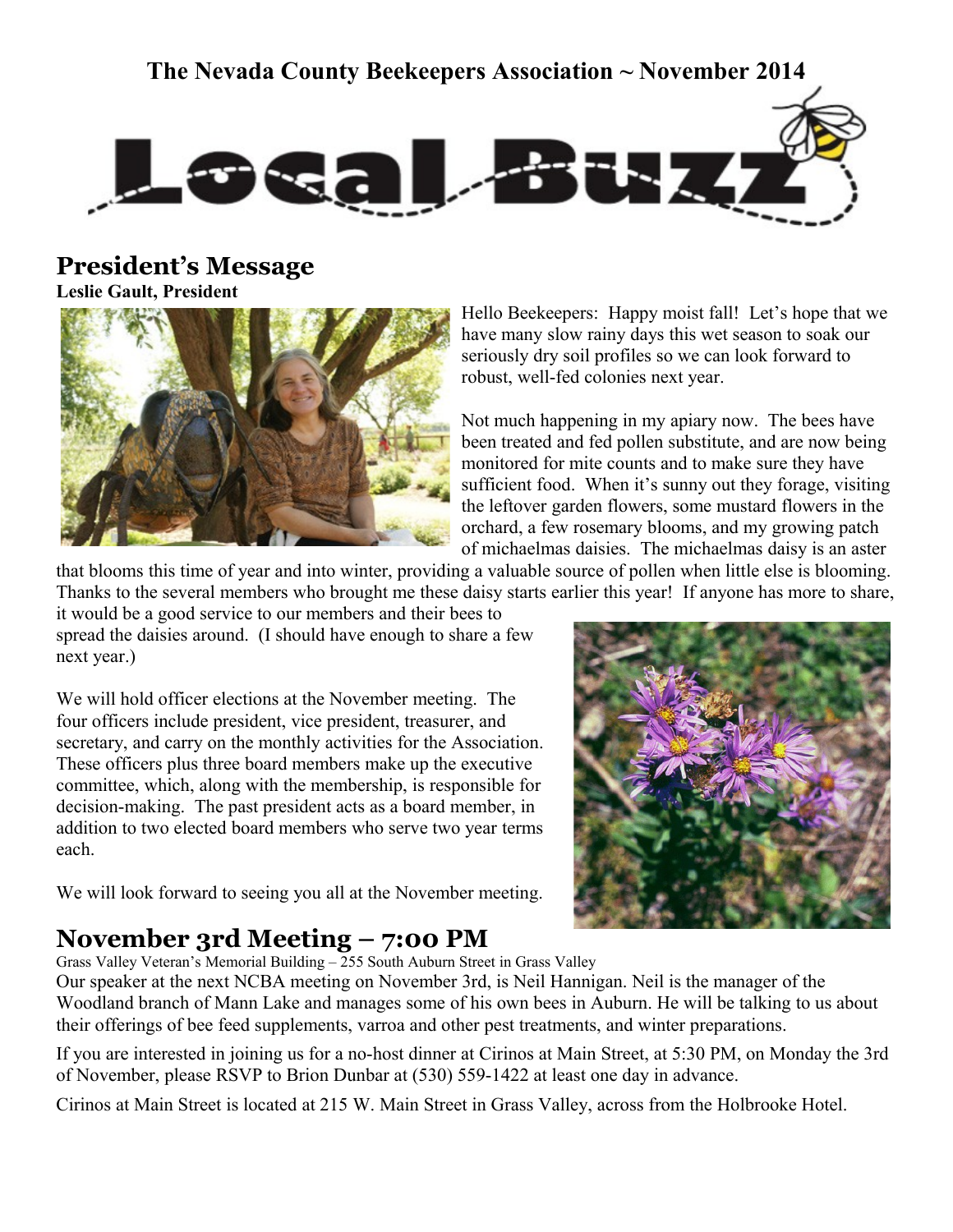### **Bee Bits Randy Oliver, Contributor**

We're using this nice fall weather to get protein into the hives that need it in order to get a last round of broodrearing in before winter sets in. Colonies winter much better if they go into cold weather with a large cluster of healthy young bees.

The weather has been favorable to us this fall. Unfortunately, I'm hearing reports from beekeepers all over of mites being a serious problem. I strongly suggest that you check the mite levels in your hives.

This summer my sons and I struggled with varroa in our operation; seems that we should have focused on mite control a couple of weeks earlier than usual. I kicked myself for allowing the mite to get a jump on us. But it seems that we were not the only ones—I'm hearing reports from all over of operations already crashing from mites.

I'm not yet clear how much the problem was simply due to others also not noticing early mite build up, or whether amitraz losing its effectiveness, but things are not looking good for the bee supply for almonds. I also suspect that we will be hearing about a lot of "CCD" this winter.

**Practical application:** Beekeepers should not become complacent about mite management. Varroa will inevitably develop resistance to any synthetic miticide applied in back-to-back, season-after-season treatments. Wise beekeepers will rotate miticides, and always have a fallback position.

Along that line, I was happy to see the manufacturer of the miticide Hopguard ® release an improved version: Hopguard II<sup>®</sup>. Hopguard has a lot going for it as a varroacide:

It's a "natural" food grade product (hops beta acids).

It appears to have no negative effects on normal hive activity.

It leaves no residues in the honey.

Typically only one application is required in a broodless hive.



The new strips are made with a heavier and Mylar-reinforced corrugated cardboard (Fig. 1) that holds twice as much of the active ingredient as the previous formulation  $(\sim 25 \text{ g vs. } 12 \text{ g})$ . When Medhat Nasr (Saskatchewan) and Fabiana Ahumada (Tucson ARS) independently tested the new formulation as *fall treatments*, the efficacy looked pretty danged impressive; so the moment that the product received Section 18 registration in California, I started experimenting with it. The new Hopguard II strips hold much more active ingredient, and release it over a longer period of time.

## **Help wanted moving bees**

If you are interested in working evenings and/or early mornings in January, please contact Brion Dunbar at brion@bourbonhillbees.com or (530) 559-1422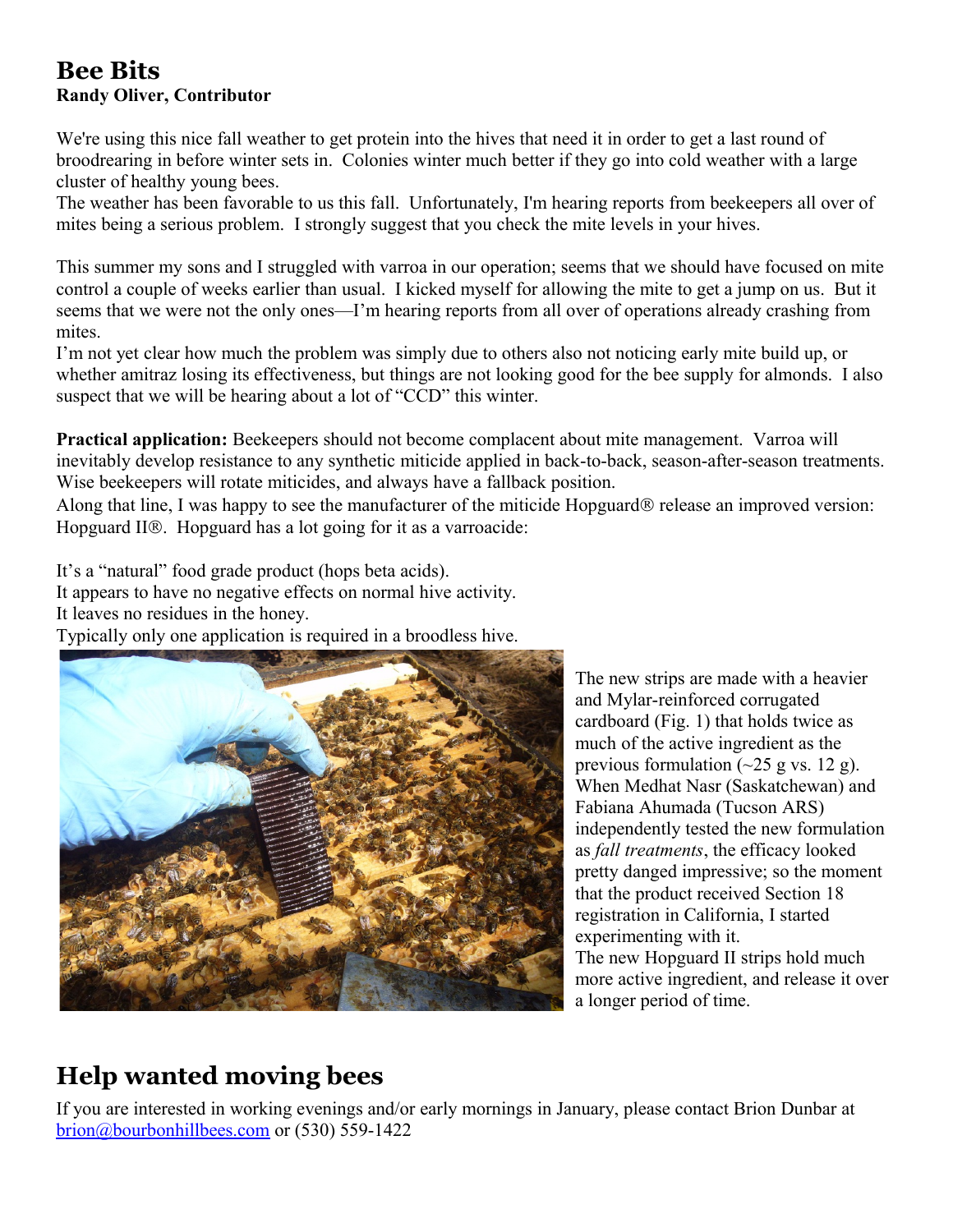## **University of Maryland Sentinel Hive Program**

Kirsten S. Traynor, Ph.D., a post-doctoral researcher at the vanEngelsdorp honey bee research lab at the University of Maryland works with beekeepers to help improve honey bee health. She has set up a Sentinel Hive program to monitor honey bee colonies health near the University. The Sentinel Hives monitor honey bee health in real-time using hive scales, monthly disease assessments, and pollen traps to determine available plant forage. These Sentinel Hives alert the researchers to potential problems developing in the hive, who will then issue alerts to beekeepers.

The program has set up a crowd funding LAUNCH platform at [http://ter.ps/bees.](http://ter.ps/bees) If you have any questions you can contact Kirstin at [ktraynor@umd.edu](mailto:ktraynor@umd.edu)

# **What I learned about beekeeping this month**

**Brion Dunbar**

I have been checking all my hives for weight this last month. I bought a battery powered luggage scale on Amazon made by Camry for about \$12(they have lots of different manufacturers of course). You hook it on one end of your hive, lift that side with other side on ground, and get a reading, then hook it on the other end of your hive, get 2nd reading, add the two together to get your hive weight.

I have been writing down the weights over the last month, and have been surprised how quickly they can go down. Of course there isn't much nectar coming in this time of year, and some of the



colonies are still pretty large so they are consuming a fair amount of honey. I have seen some colonies lose up to 15 pounds in two weeks! A more usual number is about 3-5 pounds per week. So now is an important time to be checking on their weight and feeding if necessary. Most beekeepers feed 2:1 syrup in the fall, which is 2 pounds of sugar for every pound of water. A quart of 2:1 syrup weighs about 3 pounds, so it may take many feedings to get up to desired weight.

My goal is to get my colonies above 100 pounds, that's inclusive of woodware. I use 8 frame equipment, so adjust accordingly for ten frame equipment. The bees won't take syrup if its too cold so get it done soon if they need it.

Bee working hibiscus in Nevada City in October. Looks like she's getting some pollen.

## **Sacramento Area Beekeepers Association Classes**

### **Submitted by Bob Sugar**

The Sacramento Area Beekeepers Association has planned a series of beginning beekeeping classes for 2015: Saturday, February 21, 2015 – Instructor: Serge Labesque

Sunday, March 22, Instructor TBD Sunday, April 19, Instructor TBD May 23 Instructor, TBD June 20 Instructor, TBD

July 25 Instructor, TBD

Class fees are \$35 per person for SABA members and \$45 for non-members. All classes are held at the UCD Extension Center, 4145 Branch Center Road (off Kiefer Road west of Bradshaw Road) in Sacramento. Classes start at 8:30 am. and end at approximately 4:30 pm. For additional information, contact Ron Nies or Debbi Gable, Course Coordinators, at sabaclassbees@gmail.com, or phone Ron at 530.941.3554, or Debbie at 916. 202.8320.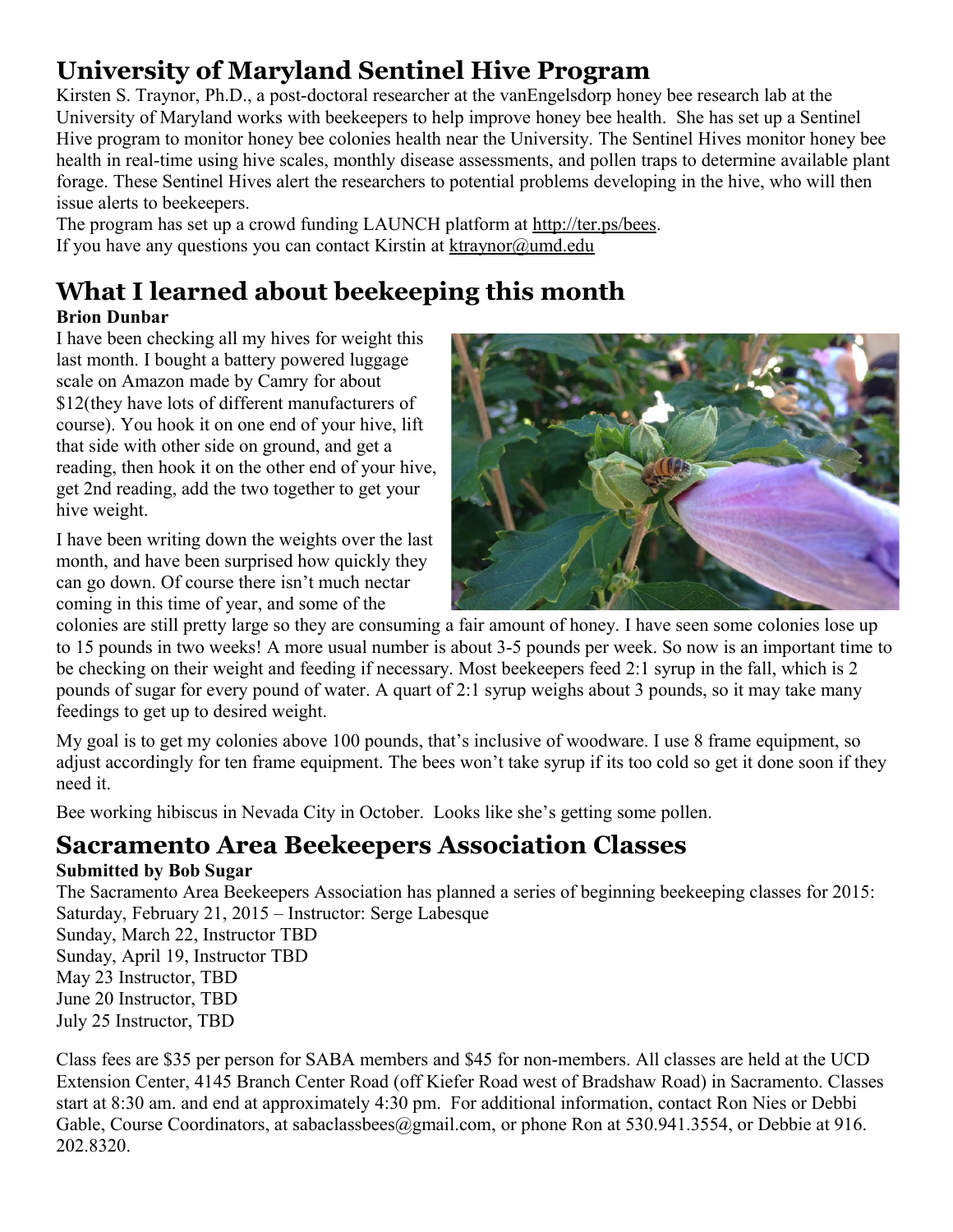## **Natural Beekeeping Group**

There is a new Beekeeping group in Nevada County for those that want to keep bees without antibiotics, pesticides, or any chemical inputs. This is open to anyone with any type of hive. If you are interested, sign up at: ncnaturalbees@googlegroups.com Or contact Jenna Brager [jennajbrager@gmail.com](mailto:jennajbrager@gmail.com) or Steve Hill [stephenhillnc@gmail.com](mailto:stephenhillnc@gmail.com)

### **Minutes from Last Meeting Jack Meeks, Secretary**

President Leslie Gault opened with Q&A with V-Pres Brion Dunbar. Large Asian wasps have been attacking bees in other areas.

Program: Randy Oliver "Preparing Bees For Winter."

Pollen substitute encourages larval cells well filled with royal jelly. When pollen is in short supply, bees collect rust fungus spores, which is bright red, and harmful. Randy compared pollen substitutes Ultrabee with Megabee and uses dry crumbled product spread flat in a protected location. He described Hopgard, which is compatible with Amitraz, liquid formic acid diluted to 50% used in a fume board, thymol (Apigard) and several other *Varroa destructor* treatments.

## **How Honey Bees Stay Cool American Bee Journal**

Honey bees, especially the young, are highly sensitive to temperature. Recently published research led by Philip T. Starks, a biologist at Tufts University's School of Arts and Sciences, is the first to show that worker bees dissipate excess heat within a hive in process similar to how humans and other mammals cool themselves through their blood vessels and skin.

When temperatures dip, worker bees create heat by contracting their thoracic muscles, similar to shivering in mammals. To protect the vulnerable brood when it's hot, workers fan the comb, spread fluid to induce evaporative cooling, or – when the heat stress is localized – absorb heat by pressing themselves against the brood nest wall (a behavior known as heat-shielding). Until the Tufts study, scientists did not know how the bees got rid of the heat after they had absorbed it.

The complete article can be viewed at: <http://us1.campaign-archive1.com/?u=5fd2b1aa990e63193af2a573d&id=2ca024e561>

### **Honeybees get stung by California's severe drought**

There's very little in California's agriculture industry that's been left untouched by the ongoing drought, and

bees are no exception. Besides making honey, bees are crucial to pollinating about one-third of all U.S. crops. But the drought, heading into a fourth year, is threatening honey production and the ability of beekeepers to make a living in a state that was once the top honey producer in the country.

 "My honey production is down about 20 percent from the drought," said Bill Lewis, president of the California Beekeepers Association. Lewis

**Leading Production States** 

| State $\frac{4}{9}$                  | <b>Pounds Produced *</b> | <b>Dollar Value of Production \$</b> |  |
|--------------------------------------|--------------------------|--------------------------------------|--|
| California                           | 10,890,000               | \$22,869,000                         |  |
| Florida                              | 13,420,000               | \$27,377,000                         |  |
| Montana                              | 14,946,000               | \$31,088,000                         |  |
| South Dakota                         | 14,840,000               | \$30,570,000                         |  |
| North Dakota                         | 33,120,000               | \$67,565,000                         |  |
| Course: HC Department of Agriculture |                          |                                      |  |

explained that the lack of rain has reduced plants that provide food for the bees and the nectar they turn into honey. California has fallen from being the top honey producer in 2003. <http://www.cnbc.com/id/102103489>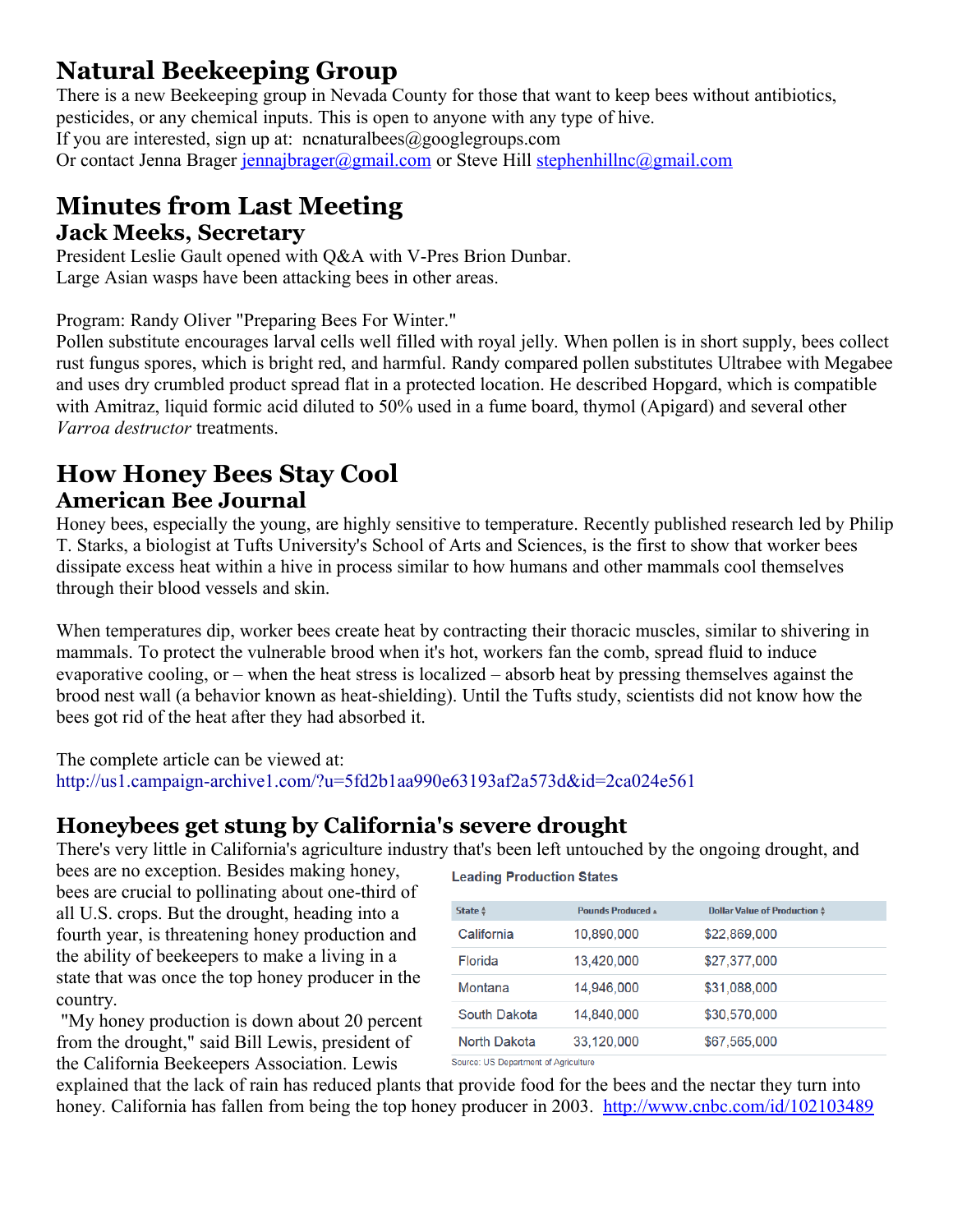### **Country Rubes Combo Screened Bottom Boards**

Special NCBA Club Price! Call Janet for details. 530 913-2724 or [rubes@countryrubes.com](mailto:rubes@countryrubes.com)

## **Honey Extraction House**

A to Z Supply has a honey extraction house available for rent. Equipment is provided and the room is heated and there's lots of hot water for clean up. For more information: 530 273 6608



**For sale:** 2 bottom boards, 2 top covers, 2 deep boxes, 2 medium boxes, one internal feeder. Call Kathleen at 477-0954

----------------------------------------------------------------------------- Advertising space (3" by 2") is available here and need not be bee-related. Advertising rates are \$7 per year for NCBA members and \$16 per year for non-members.

#### A to Z Supply $\Box$ 13396 Ridge Road Grass Valley, CA 95945

530-273-6608/274-3871



### NOW CARRYING A $\square$ **FULL LINE OF BEE KEEPING SUPPLIES STOP BY AND CHECK IT OUT.**

HOURS: M-F: 730 AM-530 PM SAT: 8 AM-5 PM **SUN: 9 AM-4 PM** Www.atozsupply.com sales@atozsupply.com



## **Sacramento Beekeeping Supplies**

- Complete line of all beekeeping supplies
- American dealer for Sheriff suits
- Gifts—bee themed children's wear, tableware, garden décor
- Books—children's beekeeping, homemade cosmetics, candles
- Beeswax candles, molds, waxes, dyes, scents, and wicks
- Honeycomb sheets for rolling candles—35 colors

2110 X Street, Sacramento, CA 95818 (916) 451-2337 fax (916) 451-7008 Web page at [www.sacramentobeekeeping.com/](http://www.sacramentobeekeeping.com/) email: inf[o@sacramentobeekeeping.com](mailto:%20info@sacramentobeekeeping.com) Open Tuesday through Saturday 10:00 – 5:30 Mail Orders Receive Quick Service

## **Raffle Prizes**

#### **Karla Hanson, Coordinator**

Thank you all for bringing some great items for our raffles, keep it coming. Raffle prizes are necessary for the financial survival of the club and it's just plain fun! Plants, cuttings, eggs, jewelry, soaps, bee items, jams, beautiful metal garden art, the list goes on and on... Thanks to everyone!

## **Goodies Sign-up**

### **Karla Hanson, Coordinator**

Please let me know if you can bring a treat for any of the coming meetings. We only need a couple of folks each month, so pick a month and let me know. Contact Karla Hanson, [queenbeez@att.net](mailto:queenbeez@att.net)

## **From the Librarian**

### **Tynowyn Slattery**

Remember...If you can't make meetings to return books, you can always mail them to: Tynowyn Slattery 20493 Rome Road Nevada City, CA 95959 [swoolman@saber.net](mailto:swoolman@saber.net) 530-265-6318